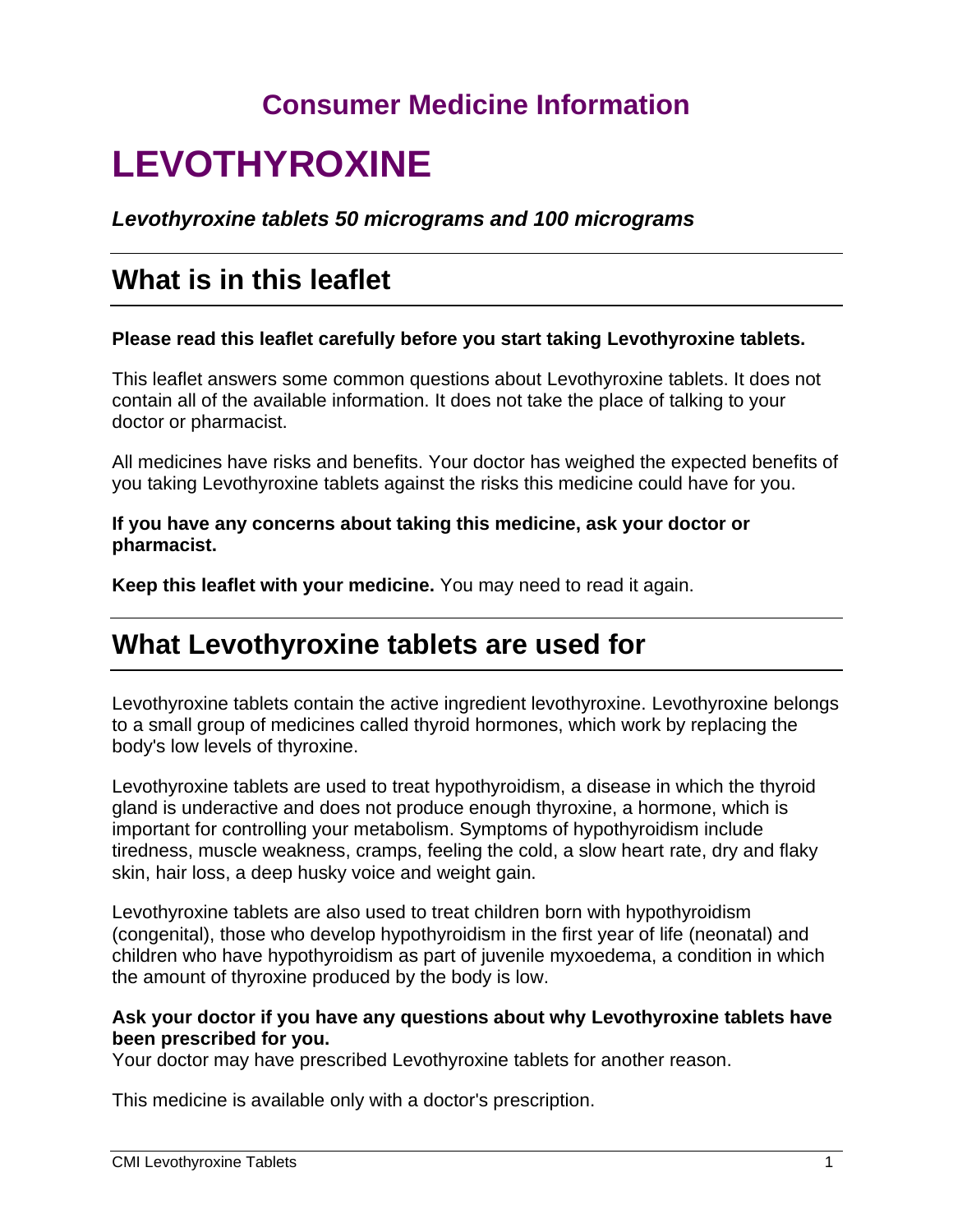## **Before you take Levothyroxine tablets**

### *When you must not take it*

### **Do not take Levothyroxine tablets if:**

- you have had an allergic reaction before to any of the ingredients in Levothyroxine tablets listed at the end of this leaflet
- you have thyrotoxicosis, a disease in which the thyroid gland is overactive and produces too much thyroxine
- the packaging is torn or shows signs of interference, or the tablets look damaged or discoloured.

### **Do not take it after the expiry date printed on the pack.**

If you take it after the expiry date has passed, it may not work as well. If the pharmacist has repacked the medicine for you, there may not be an expiry date on the pack.

### **If you are not sure whether you should start taking Levothyroxine tablets, talk to your doctor.**

### *Before you start to take it*

### **Tell your doctor if:**

- you are allergic to any other medicines, foods, dyes or preservatives
- you have any other health problems, especially:
	- diabetes
	- heart disease
	- high blood pressure
	- osteoporosis
	- underactive adrenal glands.

### **Tell your doctor if you are pregnant or plan to become pregnant.**

Levothyroxine is not thought to be harmful to an unborn baby when taken by a pregnant woman. However, thyroxine levels need to be watched carefully during pregnancy because too much or too little thyroxine in the mother's bloodstream could affect the well-being of an unborn baby.

### **Also tell your doctor if you are breastfeeding or planning to breastfeed.**

Although the active ingredient in Levothyroxine tablets, levothyroxine, passes into breast milk, it is not likely to have a harmful effect on a baby. However, it might interfere with the results of tests to detect congenital hypothyroidism in the baby. You should not breastfeed unless your doctor says you can.

### **If you have not told your doctor about any of the above, please do so before you start taking Levothyroxine tablets.**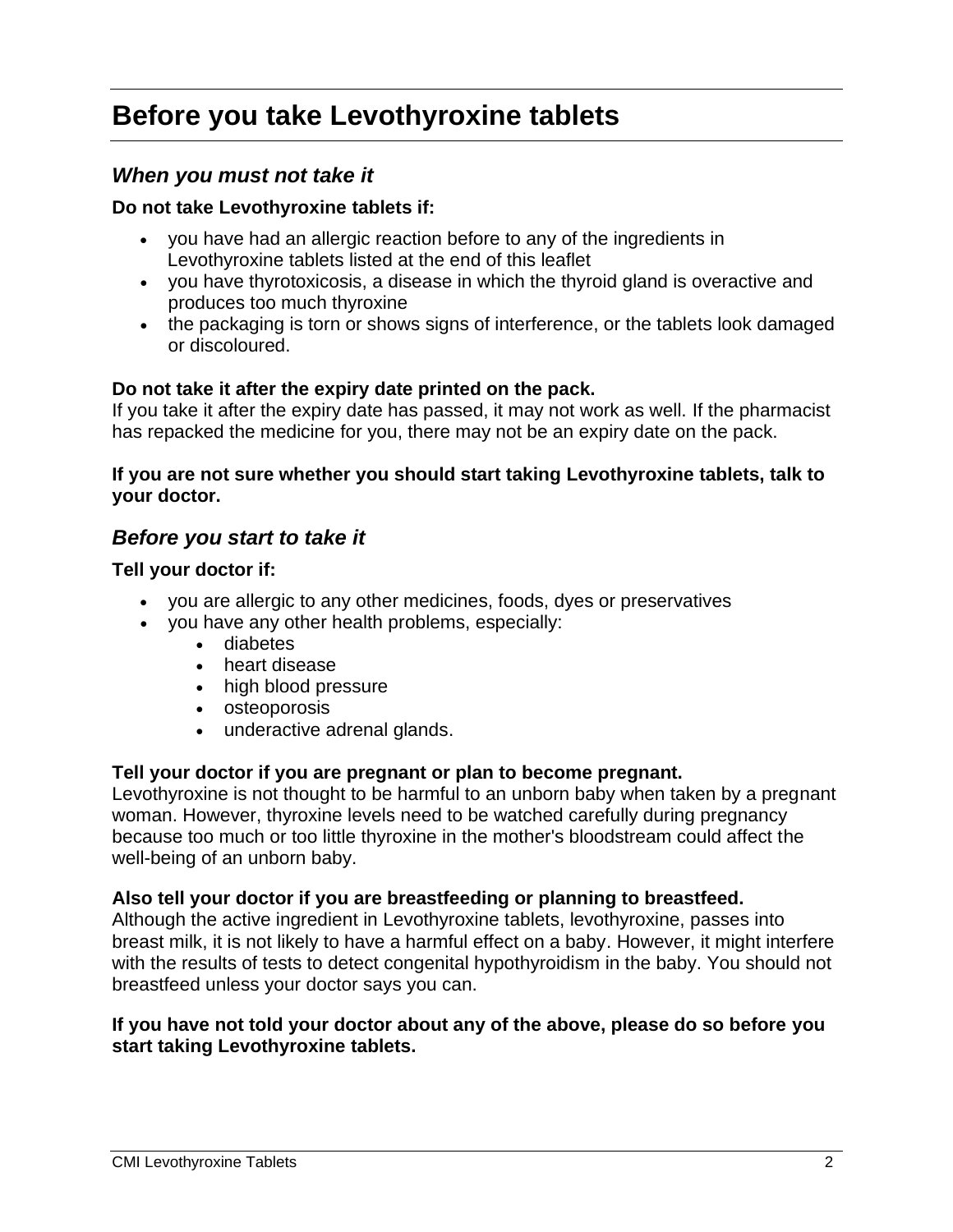## **Taking other medicines**

**Tell your doctor if you are taking any other medicines, including medicines that you buy without a prescription from a pharmacy, supermarket or health food shop. You should tell any health professional who is prescribing a new medicine for you that you are taking Levothyroxine tablets.**

Some medicines may interfere with Levothyroxine tablets. These include:

- anticoagulants, medicines used to thin your blood and treat blood clots
- medicines for epilepsy (e.g. phenytoin, carbamazepine)
- medicines used to treat depression
- cardiac glycosides, for example digoxin (Lanoxin<sup>TM</sup>), used to treat heart problems
- medicines used to lower blood cholesterol levels such as statins (e.g. simvastatin, lovastatin), bile acid sequestrants (e.g. colestipol), cholestyramine (Questran), and clofibrate
- androgens (male hormones) and anabolic steroids (body building hormones)
- antacids such as aluminium hydroxide, magnesium hydroxide and calcium carbonate and proton pump inhibitors used to treat heartburn and indigestion
- cation exchange resins, e.g. Kayexalate
- sucralfate, used to treat ulcers
- calcium carbonate and ferrous sulphate
- tamoxifen, imatinib, sunitinib and 5-fluorouracil, used to treat certain types of cancer
- methadone, used to treat pain
- medicines to treat high blood pressure and heart conditions (e.g. propranolol, amiodarone)
- medicines to relieve asthma attacks
- medicines used for weight reduction
- medicines to treat tuberculosis (e.g. rifampicin) and other infections (ciprofloxacin)
- the oral contraceptive pill
- soyabean flour (e.g. some infant formula and other products)
- medicines used to treat diabetes (e.g. insulin)
- iron, calcium, magnesium and aluminium supplements
- propylthiouracil, a drug used to treat overactive thyroid and Graves disease
- non-steroidal anti-inflammatory drugs (NSAIDs), drugs used to relieve pain and/or inflammatory conditions including arthritis
- oral contrast agents used before X-ray and scans
- antivirals, medicines used to treat HIV/AIDS infection (e.g. ritonavir).

These medicines may be affected by Levothyroxine tablets, or may affect how well it works. You may need different amounts of your medicine, or you may need to take different medicines.

Your doctor or pharmacist has more information on medicines to be careful with or to avoid while taking Levothyroxine tablets.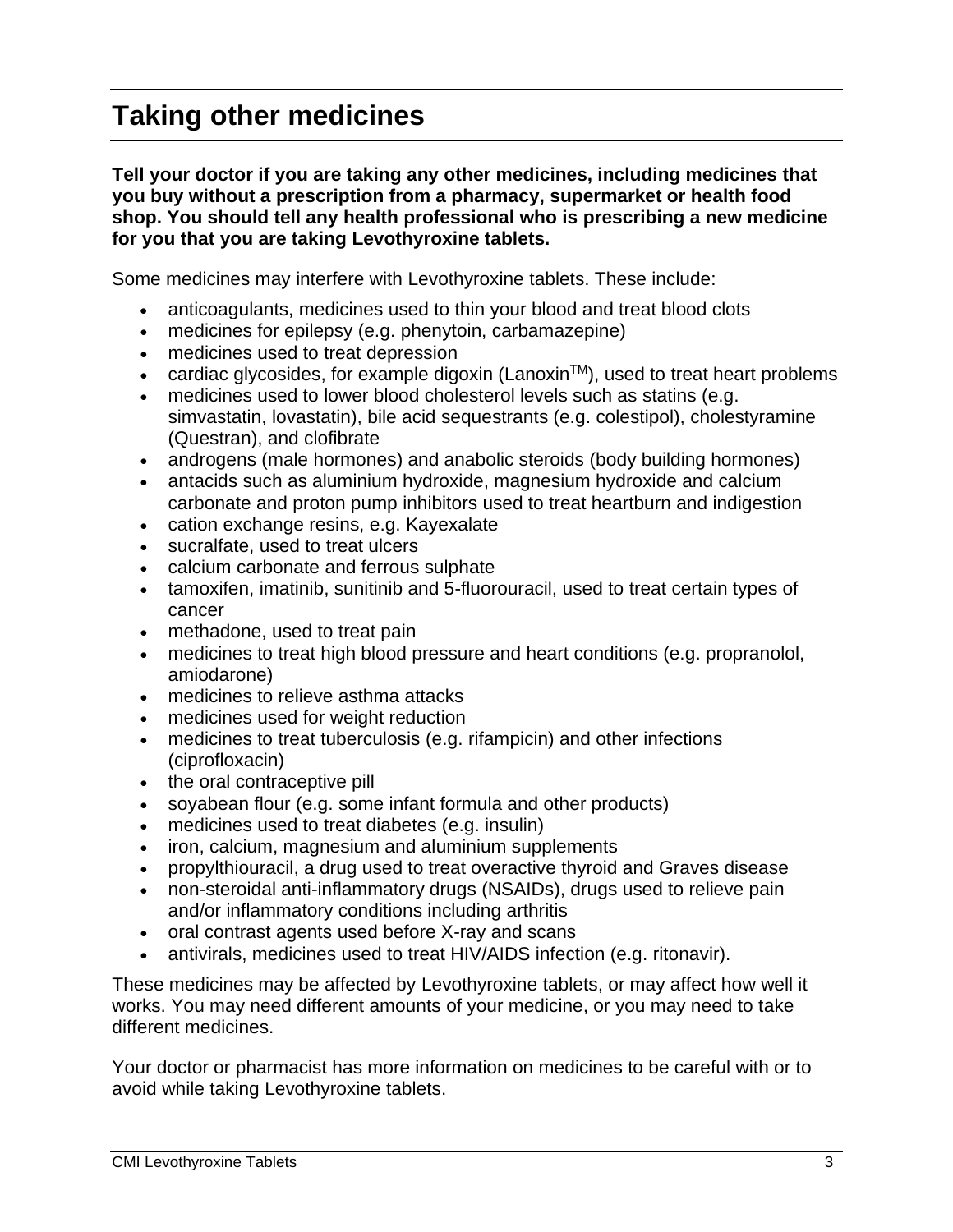## **How to take Levothyroxine tablets**

### *How much to take*

### **Take Levothyroxine tablets exactly as your doctor has prescribed.**

Your doctor will tell you how many Levothyroxine tablets to take each day. Your doctor will calculate the dose based on your weight.

### **Never take more tablets than your doctor has prescribed.**

Your doctor may vary your dose depending on how you respond to Levothyroxine tablets.

In adults, the usual dose is 50 microgram to 100 microgram daily, increased every 4 to 6 weeks as needed. The maximum dose is 200 microgram daily.

The dose in children is reduced according to other pre-existing conditions, weight and age.

Elderly people or people with pre-existing health conditions usually need a smaller dose because they are more sensitive to the effects of levothyroxine.

Your doctor will do regular blood tests to make sure levothyroxine is working for you.

### *How to take it*

### **Swallow tablets whole with a glass of water.**

Tablets should be taken on an empty stomach, preferably at least 30 minutes before breakfast.

### *How long to take it*

Many people need treatment with Levothyroxine tablets long term.

### *If you forget to take it*

**Do not take an extra dose. Wait until the next dose and take your normal dose then.**

**Do not try to make up for the dose that you missed by taking more than one dose at a time.**

**If you are not sure what to do, ask your doctor or pharmacist.**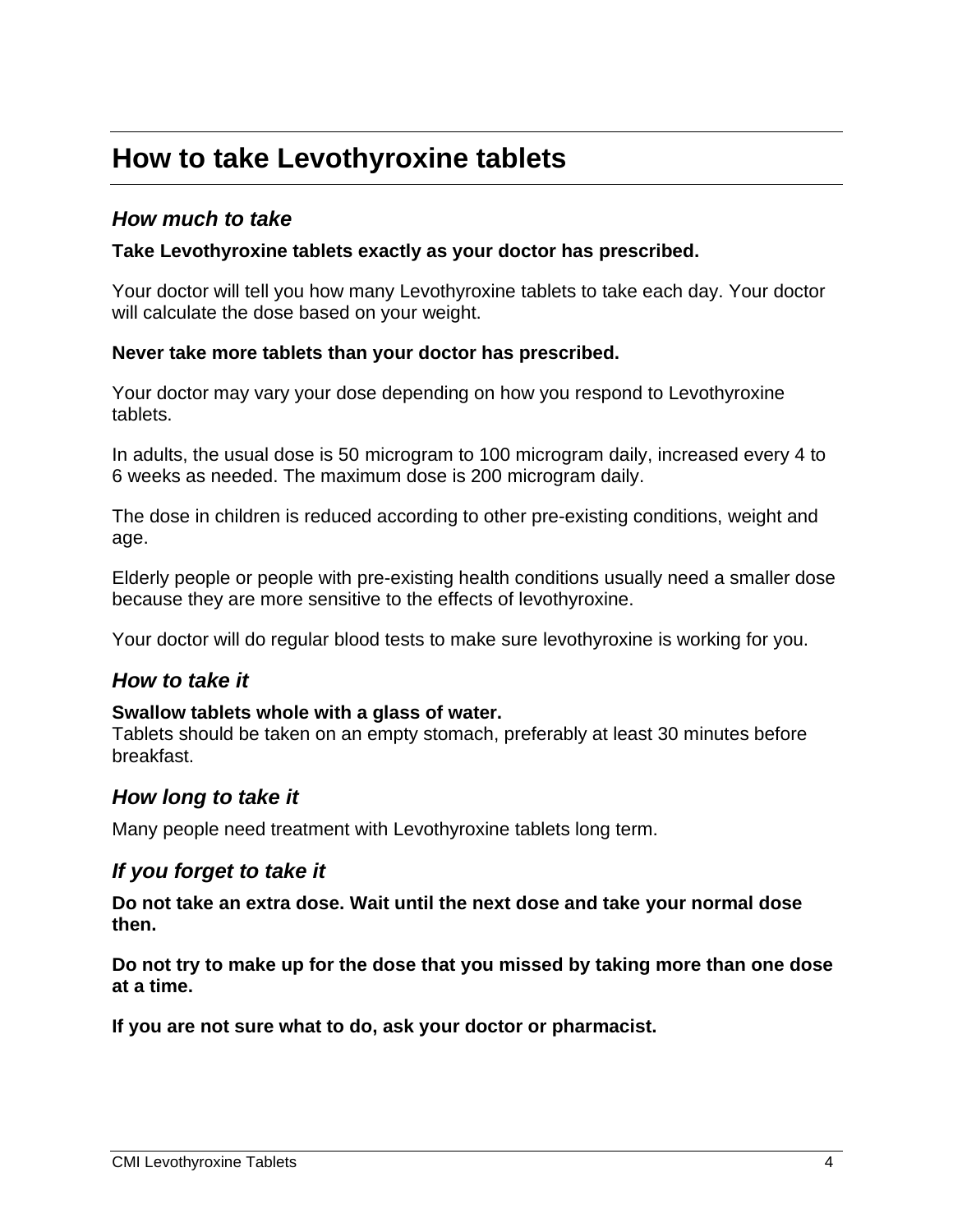## **While you are taking Levothyroxine tablets**

### *Things you must do*

**Tell all doctors and pharmacists involved in your healthcare that you are taking Levothyroxine tablets.**

**If you are about to be started on any new medicine, tell your doctor and pharmacist that you are taking Levothyroxine tablets.**

**Tell your doctor if you are pregnant or planning to become pregnant or are breastfeeding while taking Levothyroxine tablets.**

**Tell your doctor if, for any reason, you have not taken Levothyroxine tablets exactly as prescribed.**

Otherwise, your doctor may think it is not working for you and change your Levothyroxine tablets dose unnecessarily.

**Tell your doctor if you feel that Levothyroxine tablets are not helping your condition.**

### *Things you must not do*

**Do not stop taking Levothyroxine tablets or change the dose without first checking with your doctor, or your symptoms could return.**

**Do not let yourself run out of medicine over the weekend or on holidays.**

**Do not give Levothyroxine tablets to anyone else, even if they have the same condition as you.**

**Do not take any other medicines, whether they require a prescription or not, without first asking your doctor or a pharmacist.**

### *Things to be careful of*

**Do not drive or operate machinery until you know how your Levothyroxine tablets dose is affecting you.**

### **In case of overdose**

### *If you take too much (overdose)*

**Immediately telephone your doctor, or the National Poisons Centre [telephone 0800 POISON or 0800 764 766], or go to Accident and Emergency at your nearest hospital, if you think that you or anyone else may have taken too much Levothyroxine tablets.**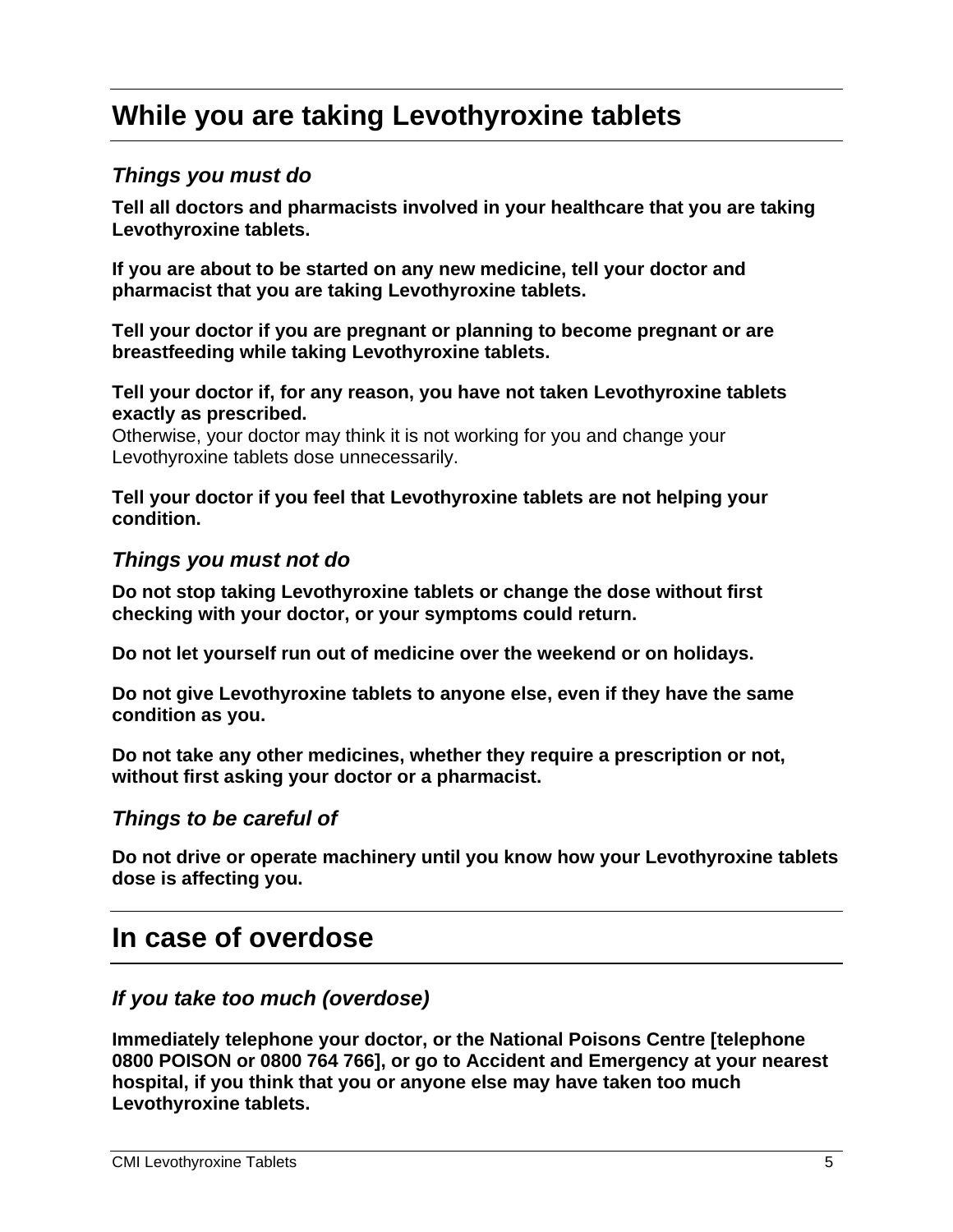### **Do this even if there are no signs of discomfort or poisoning.**

You may need urgent medical attention.

### **Keep phone numbers for these places handy.**

An overdose of Levothyroxine tablets can cause agitation, confusion, irritability, hyperactivity, sweating, headaches, fever, widened pupils, fits, palpitations and diarrhoea.

## **Side effects**

### **Tell your doctor or pharmacist as soon as possible if you do not feel well while you are taking Levothyroxine tablets.**

All medicines can have side effects. Sometimes they are serious, most of the time they are not. You may need medical treatment if you get some of the side effects.

### **Ask your doctor or pharmacist to answer any questions you may have.**

### **TELL YOUR DOCTOR IMMEDIATELY if you think you are having an allergic (hypersensitivity) reaction to Levothyroxine tablets.**

Symptoms include:

- severe skin rash, itching or hives
- swelling of the face, lips, mouth or throat
- difficulty breathing or swallowing
- fever
- low blood pressure (feeling faint or dizzy).

However, these symptoms do not necessarily mean that you are allergic to Levothyroxine tablets.

### **Tell your doctor if you notice any of the following:**

- diarrhoea
- nausea
- vomiting
- irregular or fast heart beat
- chest pain
- sweating, flushing
- weight loss
- muscle weakness/cramps, tremors
- rapid breathing
- fever
- constantly feeling hungry
- abdominal pain
- headache
- inability to sleep
- feeling restless/excited/nervous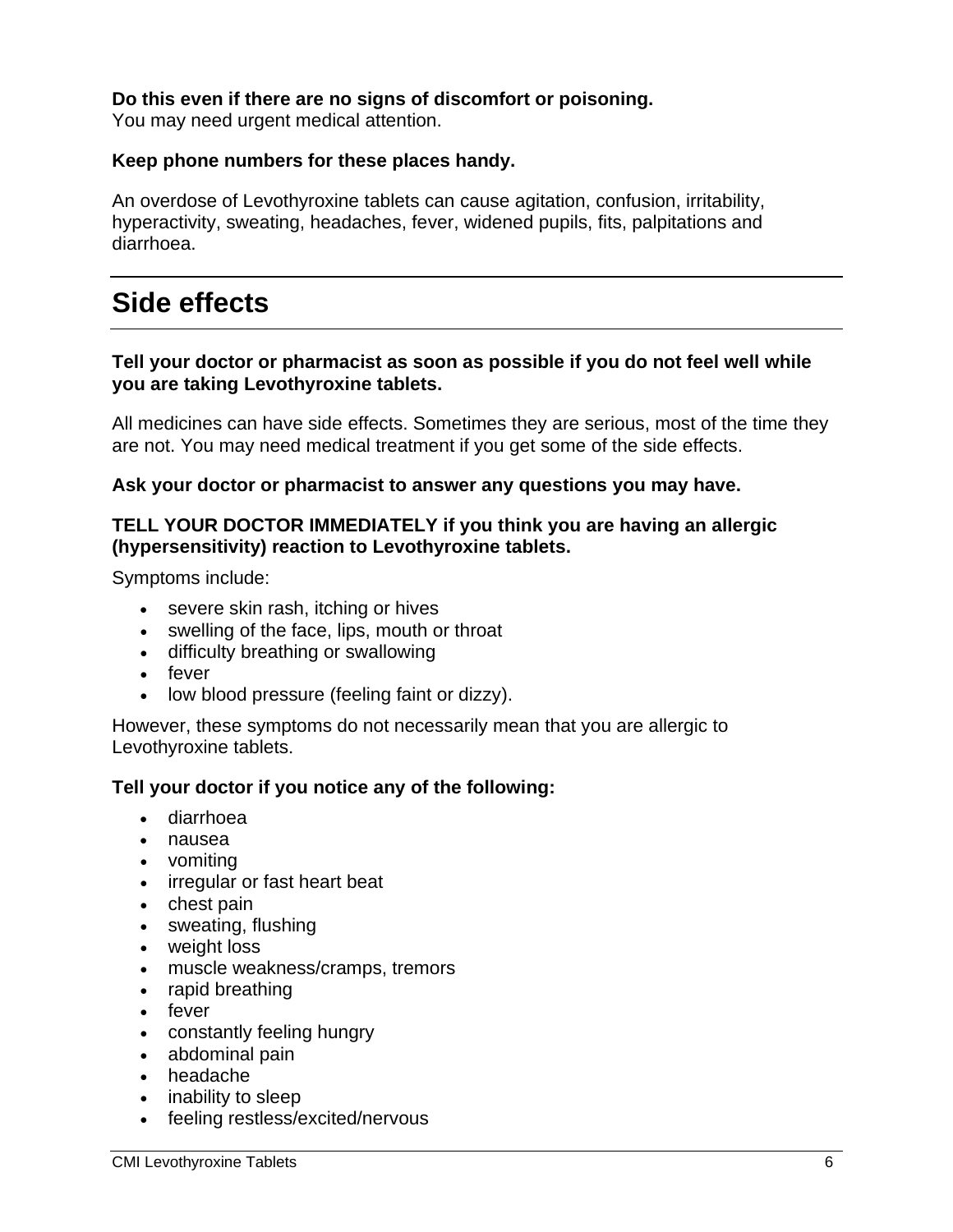- hair loss
- irregular period in women
- Intolerance to heat
- difficulty in conceiving (carrying a child)
- anxiety
- depression
- shortness of breath.

The above side effects are rare and usually mean that your daily Levothyroxine tablets dose is too high.

Children taking Levothyroxine tablets may experience partial loss of hair during the first few months of therapy, but this effect is usually temporary and subsequent regrowth usually occurs.

### **Tell your doctor if you notice any other effects.**

Other adverse effects not listed above may also occur in some patients.

### **Do not be alarmed by this list of possible adverse effects.**

You may not experience any of them.

## **After taking Levothyroxine tablets**

### *Storage*

### **Keep your tablets in the blisters until it is time to take them.**

If you take the tablets out of the blisters they may not keep well.

#### **Keep Levothyroxine tablets in a cool dry place away from light where the temperature stays below 25°C.**

Do not store Levothyroxine tablets or any other medicine in a bathroom or near a sink.

Do not leave it in a car or on a window sill.

Heat and dampness can destroy some medicines.

### **Keep Levothyroxine tablets where young children cannot reach it.**

A locked cupboard at least one and a half meters above the ground is a good place to store medicines.

### *Disposal*

If your doctor tells you to stop taking Levothyroxine tablets, or the medicine has passed its expiry date, **ask your pharmacist what to do with any tablets that are left.**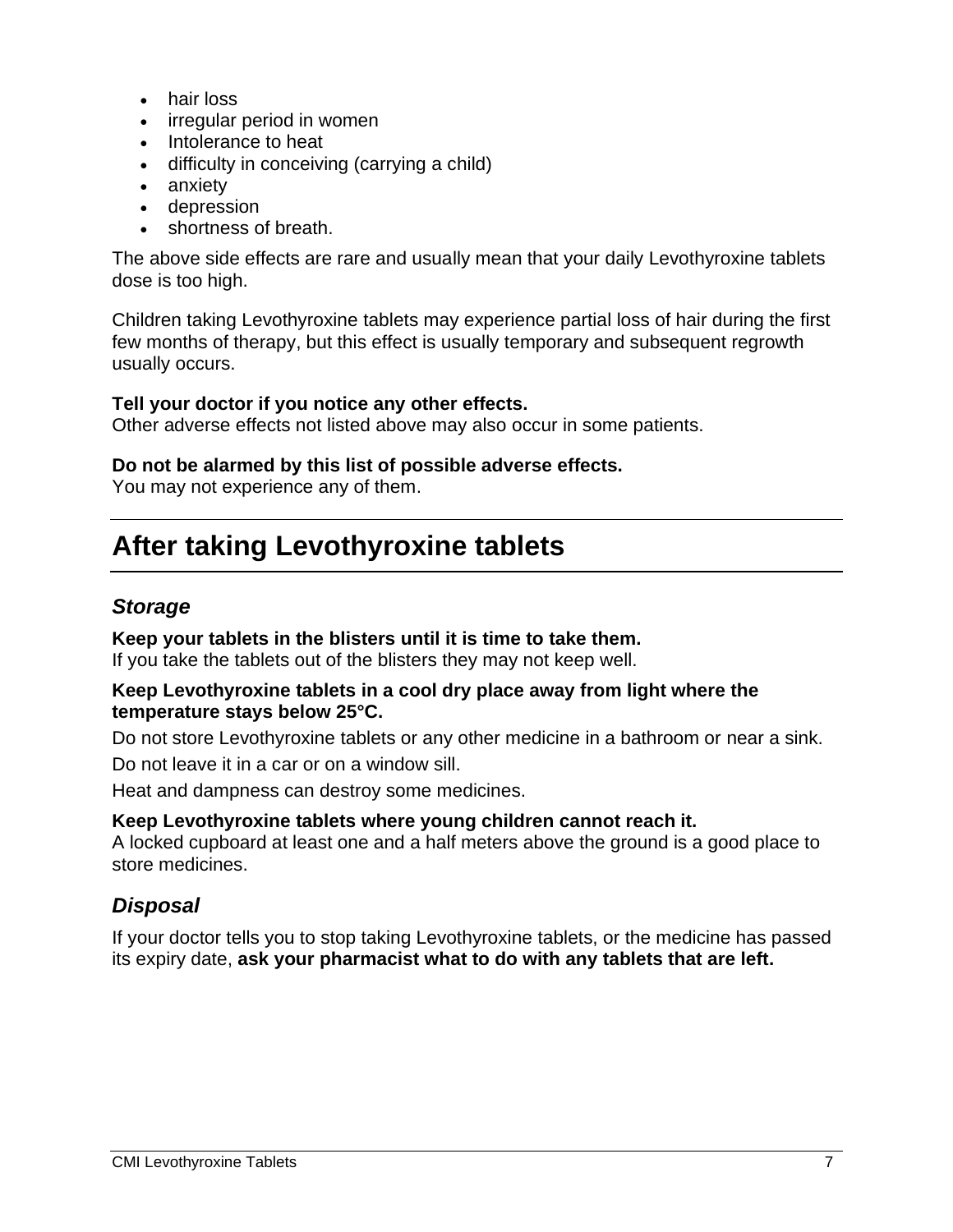## **Product description**

### *What it looks like*

- Levothyroxine **50** microgram tablets are white, uncoated, biconvex tablets, engraved on one face with "LT" and "50" on the other.
- Levothyroxine **100** microgram tablets are white, uncoated, biconvex tablets, engraved on one face with "LT" and "100" on the other.

### *Ingredients*

### **50 microgram tablets**

Active ingredient: Levothyroxine sodium

Inactive ingredients:

- sodium citrate
- lactose
- maize starch
- acacia powdered
- purified water
- magnesium stearate.

### **100 microgram tablets**

Active ingredient: Levothyroxine sodium

Inactive ingredients:

- sodium citrate
- lactose
- maize starch
- acacia powdered
- purified water
- magnesium stearate.

## **Further information**

Your doctor is the best person to give you advice on the treatment of your illness. You may also be able to find general information about hypothyroidism and its treatment from other sources, for example, books in public libraries and on the Internet.